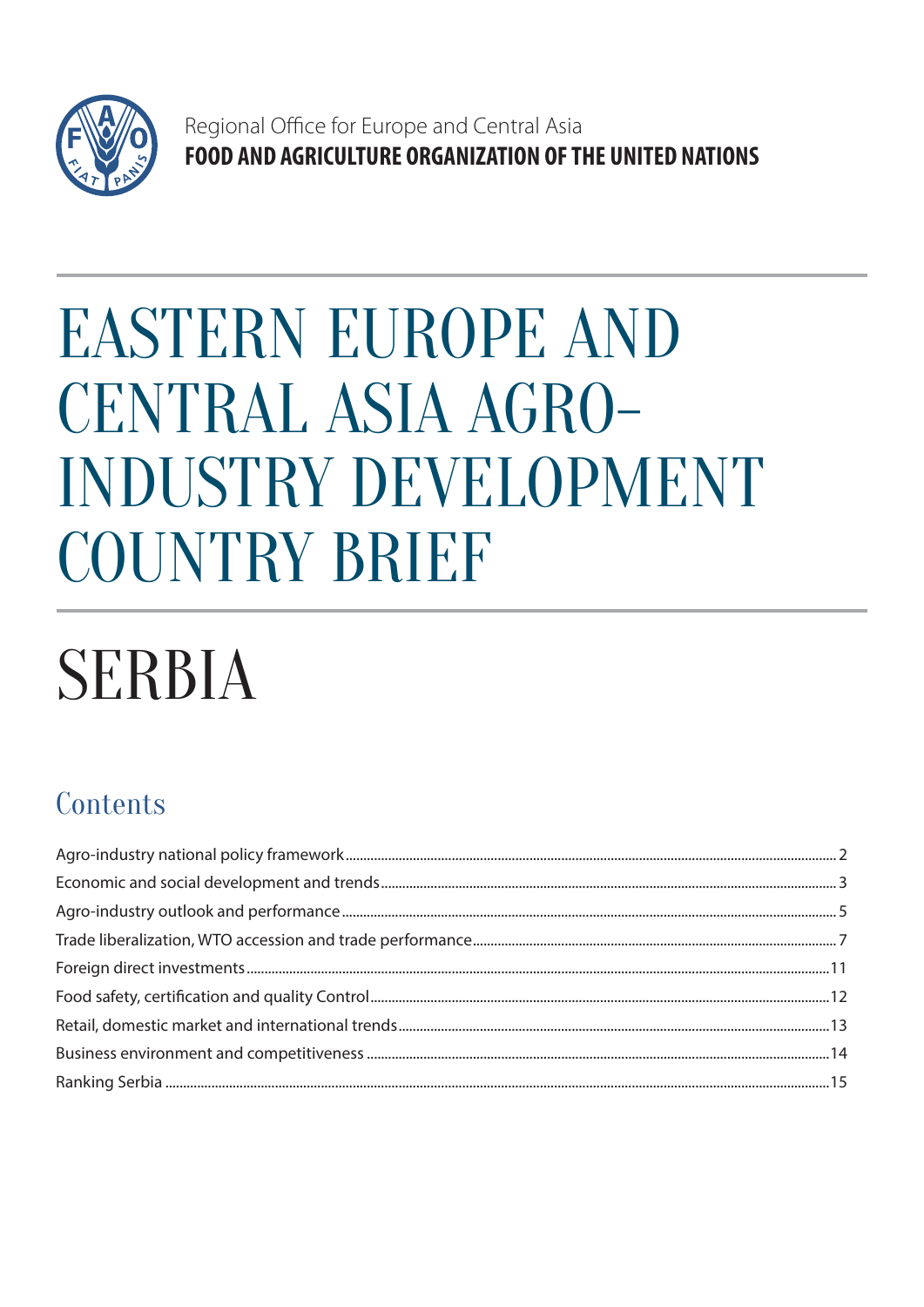# Key indicators

| Key Economic Indicators <sup>1</sup>              | 2006  | 2009    | 2011     | <b>Food &amp; Beverages</b><br><b>indicators</b>                      | 2006  | 2009    | 2011     |
|---------------------------------------------------|-------|---------|----------|-----------------------------------------------------------------------|-------|---------|----------|
| GDP (PPP), US\$ billion                           | 70.02 | 81.16   | 86.55    | Output, % of manufacturing                                            | 29.78 | 33.42   | n/a      |
| Manufacturing VA, % of GDP                        | 17.38 | 16.31   | 15.62    | Value Added, % of<br>manufactur.                                      | 29.25 | 31.92   | n/a      |
| Agriculture VA, % of GDP                          | 11.25 | 9.64    | 9.04     | Enterprises, % of<br>manufactur.                                      | 19.0  | 19.6    | n/a      |
| Employment in Agric., % of<br>total               | 20.5  | 24.0    | 21.2     | Employment, % of<br>manufactur.                                       | 21.93 | 21.96   | n/a      |
| Gross Fixed Capital F., % of<br><b>GDP</b>        | 21.04 | 22.91   | 25.28    | Investments, % of<br>manufactur.                                      | n/a   | 13.0    | n/a      |
| FDI net inflows, % of GDP                         | 17.00 | 4.82    | 5.99     | FDI inflows, % of total inflow                                        | n/a   | n/a     | n/a      |
| R&D, % of GDP                                     | 0.49  | 0.89    | n/a      | R&D, % of Output                                                      | n/a   | n/a     | n/a      |
| Merchandise Trade, % of GDP                       | 81.31 | 60.75   | 70.86    | Net Trade, US\$ billion                                               | 0.24  | 0.51    | 0.62     |
| Merchandise Exports, US\$<br>billion              | 6.43  | 8.34    | 9.79     | Exports, %of merchandise<br>Exp                                       | 11.0  | 12.1    | 11.0     |
| Merchandise Imports, US\$<br>bln                  | 13.17 | 16.05   | 16.73    | Imports, % of merchandise<br>Imp                                      | 3.6   | 3.1     | 3.3      |
| Exports annual growth, %                          | 43.4  | $-23.4$ | 20.2     | Exports annual growth, %                                              | 36.1  | $-13.8$ | 16.7     |
| Import annual growth, %                           | 25.9  | $-29.9$ | 20.4     | Import annual growth, %                                               | 19.4  | $-34.2$ | 31.8     |
| GNI per capita, 1'000 US\$                        | 3.76  | 5.74    | 5.68     | Output per capita, US\$                                               | 659.4 | 908.1   | n/a      |
| Trade per capita, US\$ 2009-<br>2011              |       |         | 4,708    | Exports per capita, US\$                                              | 95.3  | 137.8   | 178.5    |
| <b>Doing Business Indicators</b><br>Rank          | 92    |         | 86       | <b>Agribusiness Indicators</b><br><b>Value</b>                        |       |         | 3.65     |
| <b>Global Merchandise Exports</b><br>Imports Rank |       |         | 86<br>76 | FDI Inward Attraction Index<br><b>Global Competitiveness</b><br>Index |       |         | 50<br>95 |

# Agro-industry national policy framework

**National development programmes:** The key documents that set out the Government of Serbia's policies for overall economic development as well as for agriculture, the agro-industry and rural development include: (i) the Strategy of Serbia until 2020; (ii) the National Sustainable Development Strategy (NSDS) and the Action Plan for the Implementation for 2009–2017; (iii) the National Programme for Integration with the European Union with the legislative Plan for NPI 2010-2012; (iv) the National Strategy for Economic Development for 2006-2012; (v) the Food Safety Strategy; (vi) the Agricultural Strategy (as of 2004); (vii) the Rural Development Strategy for 2009-2013; (viii) the Regional Development Strategy and Regional Development Action Plan; (ix) the National Action Plan for Organic Agriculture; (x) the Scientific and Technological Development Strategy for 2010-2015; (xi) the Competitive and Innovative SME Development Strategy for 2008-2013; (xii) the Strategy on Development and Promotion of Socially Responsible Business Operations for 2010-2015; (xiii) the Trade Development Strategy; (xiv) the Strategy on the Promotion and Development of Foreign Investments; (xv) and the Free Zones Development Strategy for 2011-2016. The Agricultural and Rural Development Strategy for the period 2011–2020 has not yet been adopted.

<sup>1</sup> World Bank Indicators Database and ITC accessed in October 2012. Author's calculations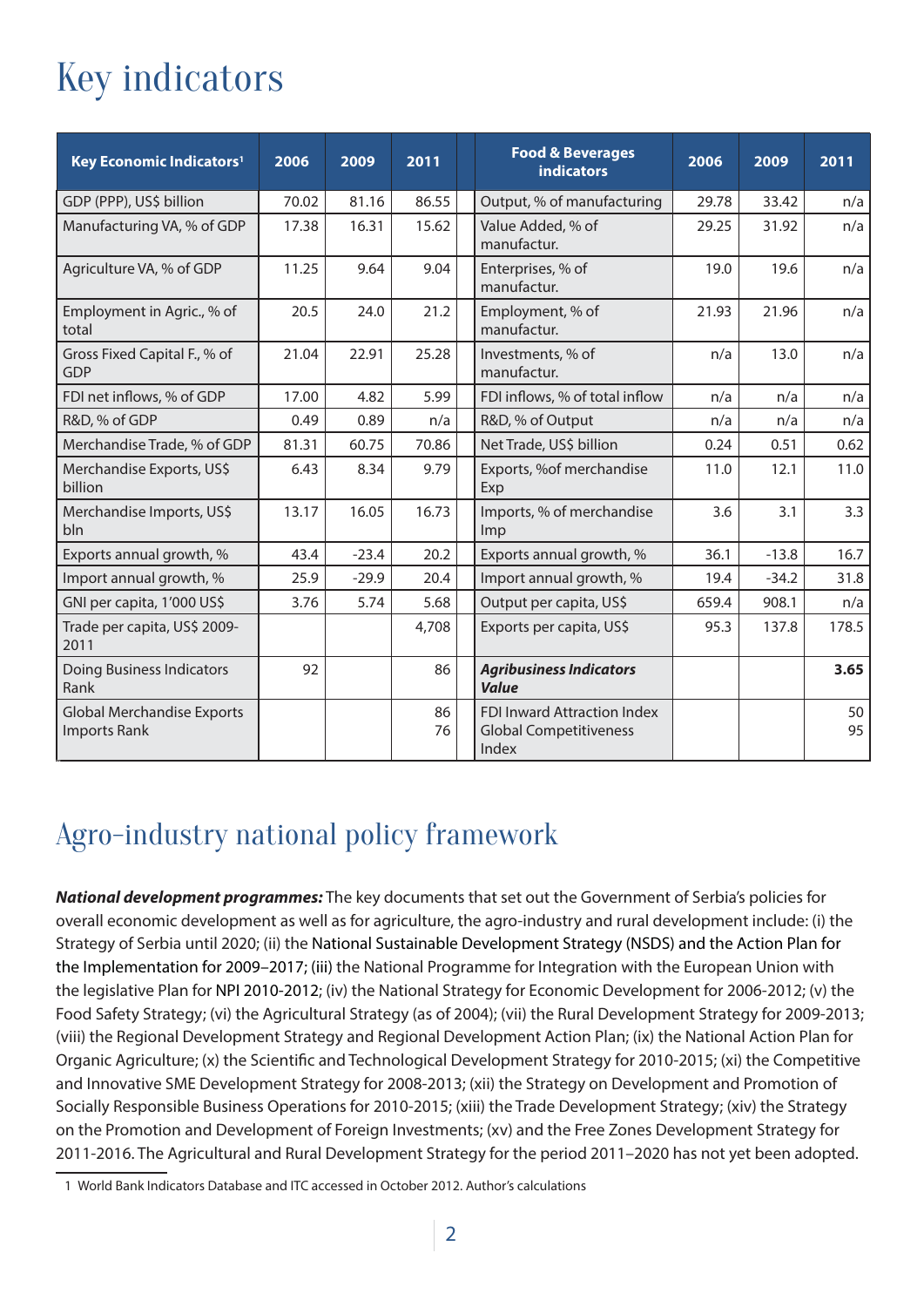In accordance with the Government Support Program, the **State Development Fund provides loans under favourable conditions (approximately two percent annual interest)** through commercial banks and direct payments for production inputs.

In 2009, Serbia applied for EU membership and has been granted the status of candidate country for EU membership as of 2012. Serbia and the EU signed the Stabilization and Association Agreement (SAA) as a key step in the EU accession process in 2008 and it was ratified by the European Parliament in 2011. Based on the National Program for EU Integration, the country's regulatory framework is due to be fully harmonized with *Acquis Communautaire* by the end of 2012. Together with the UN organizations the country has elaborated the UNDAF for 2011-2015.

**Legal framework:** Serbia has adopted a number of laws to encourage agricultural and agro-industry growth and rural development. Since 2009, as part of Serbia's EU integration process, it has adopted or amended 23 new laws relating to agriculture and food, mostly in accordance with the EU *Acquis Communitaire*. Some important laws are: the Law on Agriculture and Rural Development (2009), the Law on Livestock (2009/2012), the Law on Food Safety (2009), the Veterinary Law (2010/2012), the Law on Animal Welfare (2009), the Law on Plant Health (2009), the Law on Tobacco (2007), the Law on Brandy (2009), the Law on Ethanol (2009), the Law on Wine (2009/2012), the Law on Beer (2010), the Law on Organic Production (2010); the Law on Cooperatives, the Law on Animal Husbandry (2009), the Law on Trademarks (2009), the Law on the Sustainable Use of Fish Funds, the Law on Plant Nutrition Products and Soil Enhancers (2009), the Law on Foreign Investments (2002), the Law on Free Zones (2006), the Law on Foreign Trade (2009/2011), the Law on Custom Tariffs (2005/2012), the Law on Companies (2005), the Law on GMO (2009), the Law on the Extension Service (2009), the Law on Indications of Geographical Origin (2010); and the Law on Copyrights and Related Rights (2009). The Law on Privatisation (2008) has set down the conditions for economic reforms envisioning optimal development of the industrial sector.

**Supporting institutions:** The main state bodies related to agriculture and agro-industry support and control in Serbia are the Ministry of Agriculture, Forestry and Water Management (MAFWM), which was re-organized in 2011 and again in 2012; the Ministry of Internal and External Trade and Telecommunications, and the Ministry of Health. Other supporting institutions are: the Plant Protection Directorate and the Veterinary Directorate under the MAFWM; the Serbia Investment and Export Promotion Agency (SIEPA, established in 2001); the Agency for Investment Promotion and Business Support in Central Serbia, which operates within the Regional Chamber of Commerce and Industry Kragujevac; the National Council for Regional Development and the Regional development agency (established in 2010); the Business Registers Agency (established in 2009), which improved the business environment through establishing a **one-stop shop for registering a business entity; the Institute for Vegetable Crops; the Maize Research Institute; the Institute of Meat Hygiene and Meat Technology; the Fruit Research Institute; and the Institute for Field and Vegetable Crops.**

# Economic and social development and trends

**Economic and social development:** Serbia is a landlocked and upper middle income country with GNI per capita of US\$ 5,680 in 2011. The population is 7.26 million, of which 43.6 percent live in rural areas, and the annual population growth was negative of 0.42 percent in 2011. Serbia enjoyed strong economic performance between 2000 and 2008, with average real GDP growth of 5.4 percent. As a result of the global economic crisis, GDP declined to three percent in 2009, while in 2011, annual GDP growth was1.78 percent. Growth in 2011 was based on a rather narrow platform, as key sectors stagnated and even declined. This was particularly visible in manufacturing, real estate and agriculture, which grew by less than one percent, and in wholesale and retail trade, which fell strongly by a real 5.5 percent compared to 2010. Employment declined across sectors but the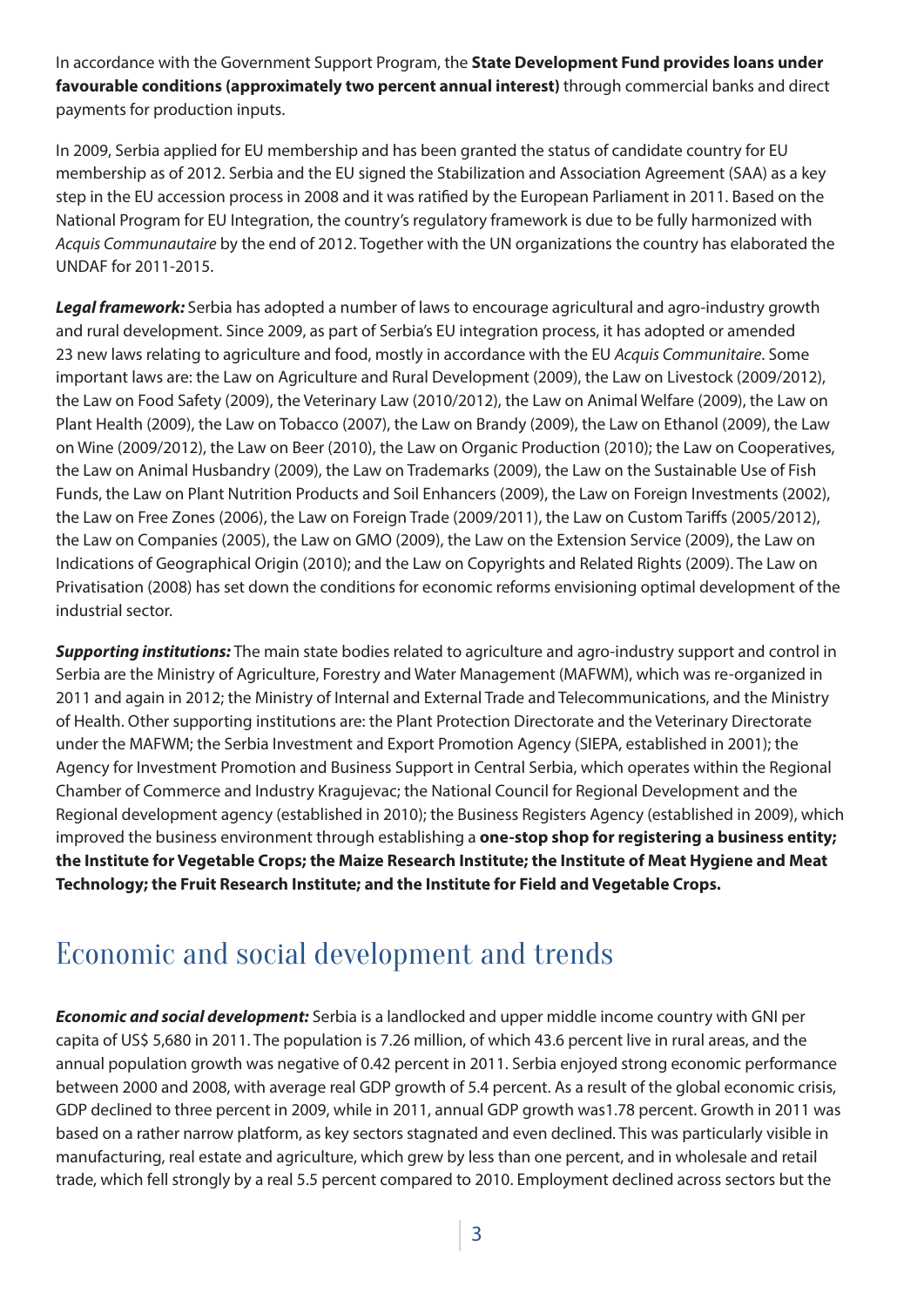fall was more marked in agriculture. The contribution from the industrial sector remained broadly unchanged. The agricultural sector remains important with diversified products, contributing nine percent of added value to GDP and employing 21.2 percent of the total labour force in 2011. Manufacturing industry generated 15.6 percent of GDP in 2011, experiencing annual growth of 19 percent, and it employed 18 percent of total labour force working at 23,000 enterprises (or about 40 percent of total industrial entities). The processing industry includes 23 sub-sectors. Manufacturing dominates in terms of large enterprises, accounting for about 46 percent of all large enterprises.



#### **Chart 1. Evolution of value added to GDP in Serbia (percent)**

Source: WBDI, accessed in October 2012; UNIDO database; National Statistics; Author's calculations

**Growing demands and trends:** Total consumer expenditure for food and non-alcoholic beverages grew by around 185 percent and expenditure on alcoholic and tobacco products grew by around 191 percent in local-currency terms between 2004 and 2009. However, the share of total household expenditure that goes on food and nonalcoholic beverages declined from 41 percent in 2000 to 27.8 percent in 2011, and the share that goes on alcoholic beverages from 4.1 to 2.5 percent in the same period.<sup>2</sup> Serbian consumers spend most on dairy products, bakery products, meat and vegetables. Total domestic human consumption of wheat in Serbia is estimated at between 1.2 and 1.3 million MT annually, and per capita consumption is estimated at 180 kg, which is significantly higher than consumption levels in most other European countries.<sup>3</sup> Domestic consumption of sugar is 240 thousand tonnes (25-30 kg per capita). Consumption of organic products is still less than 0.01 percent compared to 3-4 percent in developed countries of Europe.

Serbia is self-sufficient in terms of food and beverage products and is one of the largest agriculture and food netexporting countries in Southern Europe. In 2010, the five top agricultural products in terms of value in Serbia were: cow milk (ranked by commodity in the world 51), indigenous pigmeat (ranked 34), maize (ranked 22), indigenous cattle meat, and plums and sloes (ranked 3).<sup>4</sup> Other important commodities that are produced domestically are: raspberries, cherries, paprika, walnuts, sugar beet, sunflower seeds, grapes, wheat, apples, paprika etc. Serbia is the world's third largest producer of raspberries, and is also known for its sour cherries, blackberries, blueberries, apples and plums.

<sup>2</sup> Statistical Office of the Republic of Serbia, database accessed in November 2012

<sup>3</sup> USDA (2012) Annual Report on Wheat, Corn and Barley for Serbia. GAIN Report

<sup>4</sup> FAOSTAT, accessed in October 2012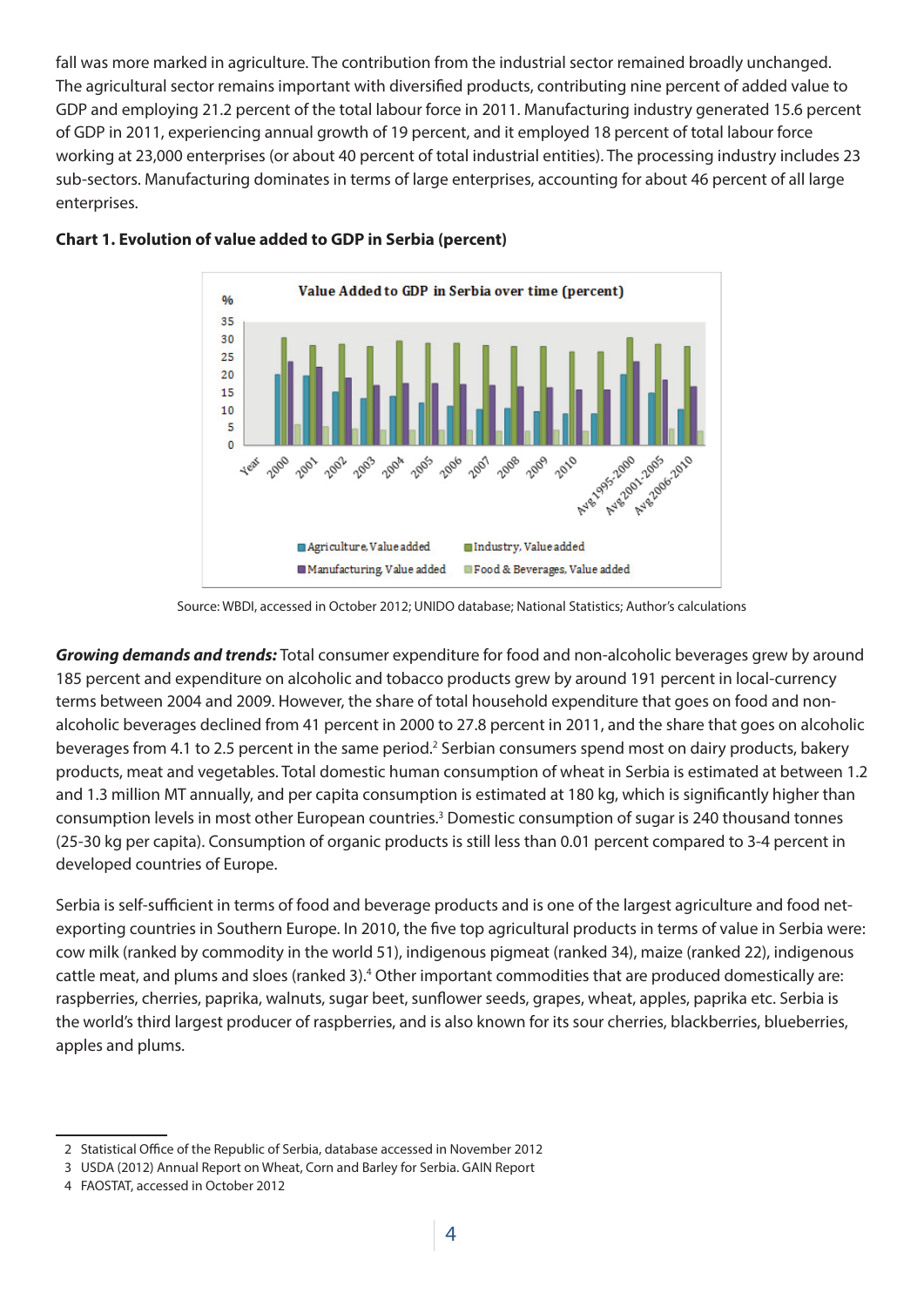# Agro-industry outlook and performance

**Agro-industry background and challenges:** Agriculture is still one of the most important industries in the Serbian economy. The structure of Serbian farming is highly fragmented. Farmland comprises around 70 percent of the total surface area of Serbia, and the average farm size is three hectares. Of the approximately 5 million hectares of agricultural land, 90 percent is in private ownership. Most agricultural holdings cover less than 50 hectares of land. In 2010, the area planted with grains and gardens accounted for 57.5 percent of all agricultural land, industrial plantations accounted for 13.3 percent, vegetables for 8.3 percent and forage crops for 14 percent. Of the total value of agricultural production in 2010, crop production accounted for 68.4 percent and cattle production accounted for 31.6 percent. The structure of Serbia's agricultural labour force is as follows: livestock breeding (43 percent), field crop farming (42 percent), fruit and wine production (12 percent), other crops (three percent).

Agricultural reform in Serbia started in 2000, when some basic preconditions were achieved. The most important elements of the reform process in the agrarian sector of Serbia between 2000 and 2013 have been: market liberalization, the privatization of the processing industry, the activation of the agrarian-financial market and the formation of new institutional bodies at all levels.

The Serbian agriculture budget accounted for 2.6 percent of the total national budget in 2011, which was the lowest since 2004, when it was about five percent of the total budget. The Ministry of Agriculture only provides subsidies for registered farmers (about 13 percent of the total number of farmers). For 2011, the Serbian government provided several policy measures to support agricultural production, which included subsidized short and long-term loans for registered farmers such as: direct payments for grain and other field crops; funds for the development and improvement of stock-farming; subsidized exports of certain agricultural and food commodities; stimulus for the development and improvement of the production of wine and brandies and food of specific geographic origin; subsidies for building and improving grain storage capacity and trans-shipping possibilities and subsidies for organic food production.<sup>5</sup> However, in 2012, the Serbian Government adopted the new system of crop production subsidies, under which subsidies will not be made directly to farmers (as in the past), but through legal entities or entrepreneurs that are engaged in the production, purchase, processing, and warehousing of subsidized crops. For the period 2007-2011, the Serbian government only paid subsidies to 10 percent of all farmers due to the condition that only registered farmers that regularly pay into the state pension and health funds can receive subsidies. The total 2012 agriculture budget was planned to be RSD 22 billion (US\$ 275 million), 20 percent higher than in 2011, which will comprise only three percent of the total Serbian budget.<sup>6</sup>

The food processing industry has developed and shown strong growth during the years of transition. One trend in the food industry is the expansion and growth of conglomerates, which are active in several sectors. Madein-Serbia food is present around the globe, from Japan to the US, and is sold under Serbian brands and through world's largest supermarket chains such as Tesco, Lidl, Asda, Spar, Carrefour, Metro, Idea, Leader price, Kopeika, and Rewe.

With around 80,000 tonnes produced and export revenues amounting to \$200 million, Serbia was the world's largest exporter of raspberries in 2010. Around 80-85 percent of raspberry production is intended for export, mainly frozen in bulk. This constitutes great potential for starting the production of final products such as: spreads, jams, toppings, ingredients for ice-cream industry and fruit cubes for yoghurt production.

Organic products have become more popular and expensive commodities in developed countries and in Serbia, the total share of agricultural land under organic products grew from 0.01 percent to 0.17 percent between 2006

<sup>5</sup> USDA (2011) A new Minister of Agriculture appointed in Serbia. GAIN Report.

<sup>6</sup> USDA (2012) Annual Report on Wheat, Corn and Barley for Serbia. GAIN Report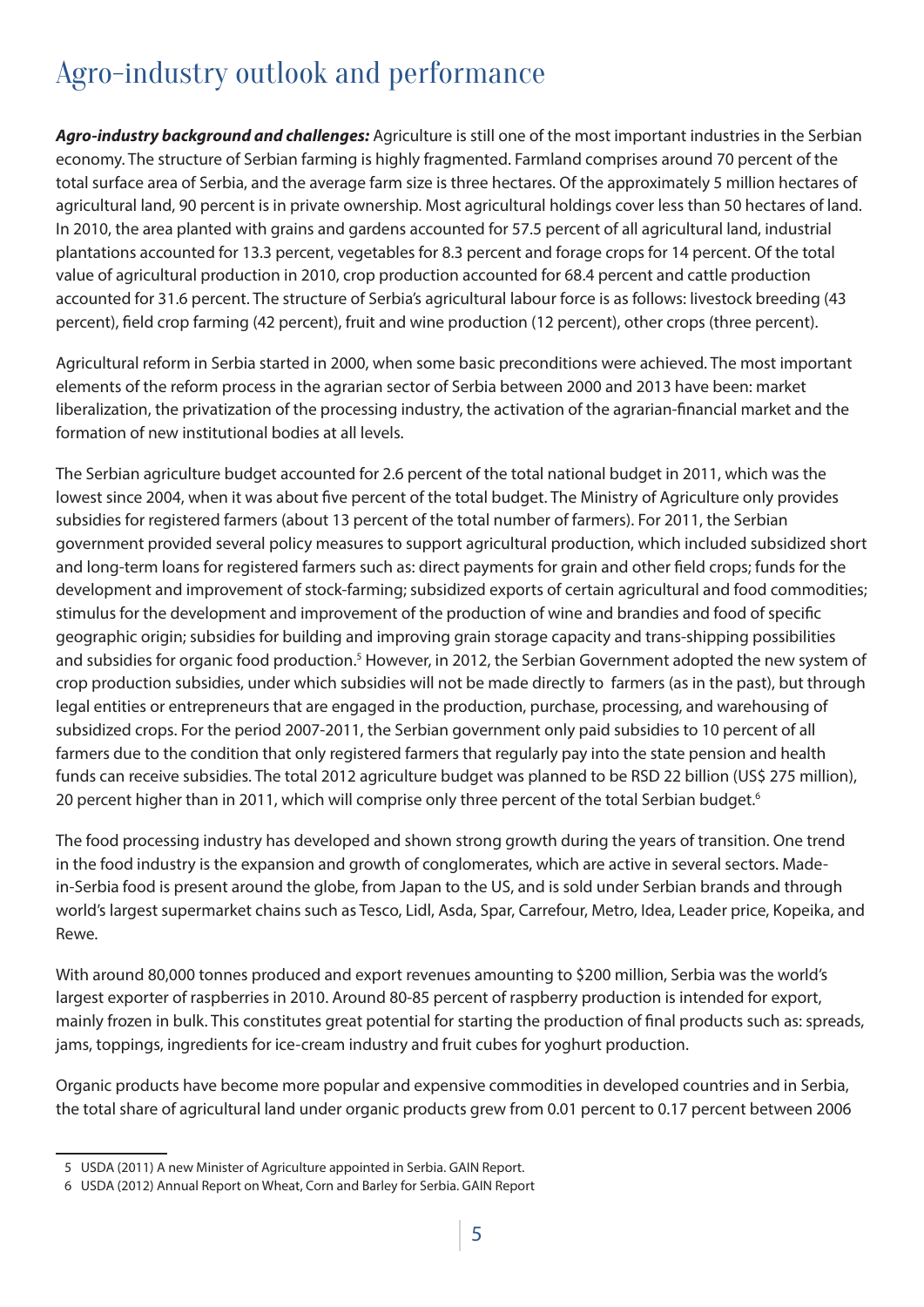and 2010. The number of registered producers increased drastically from 35 to 3,887 since 2001.<sup>7</sup> In 2009, the farmgate value of all organic crops had grown from 20 to 25 million of Euro. The most important organic products in Serbia are: grain and industrial plants, fruit, vegetables, spices and medicinal herbs. Serbia Organica is a national association for the development of organic production. The mission of the association is to establish organic production as a reliable and competitive agribusiness industry on the domestic as well as on foreign markets, but also to put 20 percent of agricultural land (1 million hectares) under organic production over the next 10 years.

Food and beverage industry performance: The food and beverages industry is well developed and diversified in Serbia. It forms a large part of the economy, contributing with 4.3 percent to GDP, which is a decrease from 5.9 percent in 2000. In 2009, the food and beverage industry generated US\$ 6.65 billion or about 33.4 percent of the total output of manufacturing industries with a 16.2 percent annual decrease (i.e. manufacturing of food declined by six percent and of beverages by 13 percent compared to 2008). Per capita output was US\$ 908.10 in 2009, which is double the 2005 figure.

In 2009, the food and beverage industry employed 72,400 people in Serbia (or about 22 percent of the entire manufacturing labour force), 43.3 percent of which worked at large enterprises, 35 percent at medium-scale enterprises, 15.5 percent at small-scale enterprises and 6.2 percent at micro-scale enterprises. Since 2003, employment has been decreasing on average by 7.4 percent year-on-year. In 2009 there were 3,361 enterprises operating in the food and beverage industry (or about 19.6 percent of all manufacturing enterprises), 75.4 percent of which were private micro-scale enterprises, 22.7 percent small or medium-scale enterprises and 1.2 percent of large enterprises (with average numbers of employees of nine, between 10 and 249, and above 250 respectively). Large food and beverage enterprises represent about 12 percent of all large entities in Serbia.

The flour mill sub-sector accounts for the largest number of producers in the whole food sector. There are 120 industrial bread production facilities in addition to a large number of registered bakeries (1,700), which have an annual production capacity of about 1.5 million tonnes. There are six large companies involved in pasta production and over 600 small private pasta producers in Serbia. The dairy sector is one of the largest agricultural sub-sectors by value with revenues of over EUR 350 million in 2008. All dairies are privatized, and there are now 36 industrial and 130 private dairies. More than 300 companies are active in the fruit sub-sector. The vegetable processing industry in Serbia includes about 25 companies with the capacity to produce frozen, canned and dried vegetables. Confectionary and snacks is a sub-sector with annual revenues of over EUR 400 million and an export value of EUR 150 million. There are round 20-25 larger processors active in the final processing of herbs, mushrooms and forest fruits, which bring together over 1,500 collectors and growers. Small companies usually do the primary processing, grading, threshing, drying, cutting and packing.<sup>8</sup> 116 processing units are involved in organic fruit and vegetable processing, out of which 55 percent are refrigeration companies.

Investments in fixed capital accounted for about 13 percent of manufacturing investments in 2009.

Important subsectors include vegetable and fruit processing, olive oil and wine production, the flour and cereal industry and meat and dairy processing. Serbia's most export-oriented food products are: raspberries, apples, corn, truffles, juices, concentrates, purees, jams, frozen and dried fruit, fresh and smoked pork and beef and other highquality produce. The major organic products are frozen fruits, fruit juice and concentrates, jams, pasteurized and frozen vegetables, mushrooms and marmalades.

<sup>7</sup> Research Institute of Organic Agriculture FiBL and International Federation of Organic Agriculture Movements IFOAM, 2012, http:// www.organic-world.net

<sup>8</sup> GFA Consulting Group (2010) Food Industry Study in Southeast Europe. Final Report. GFA Consulting Group GmbH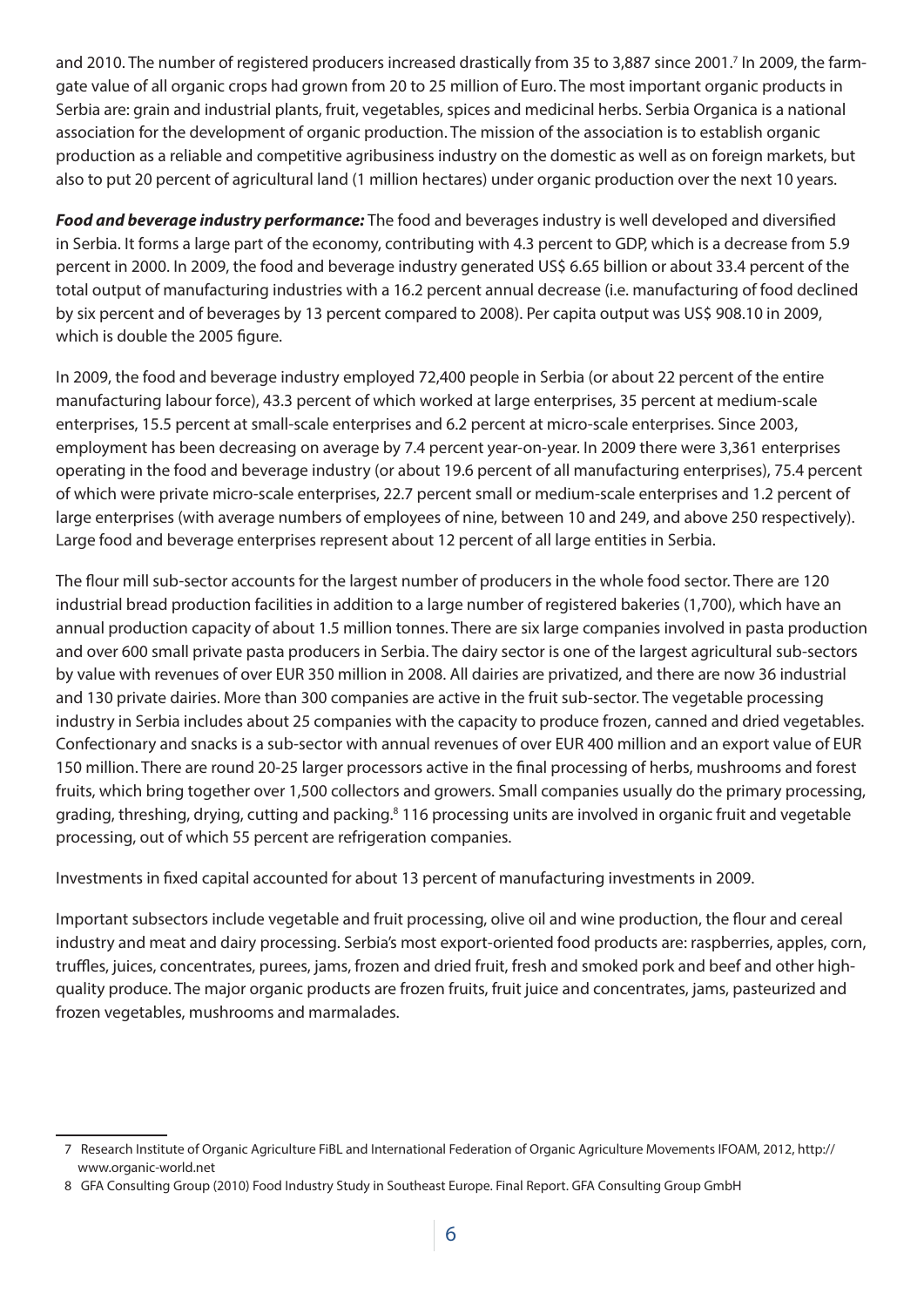#### **Chart 2: Evolution of the share of the food and beverage industry in the economy of Serbia over time (percent of Manufacturing)**



*Source*: Author's calculations are based on national statistics

# Trade liberalization, WTO accession and trade performance

**Trade regulation and trade unions:** Serbia is striving to fully harmonize its external trade regulations and practices with those of the EU as well as with WTO rules. Serbia's legal trade framework is regulated by the Law on Foreign Trade (2009/2011), which is harmonized with WTO rules and principles, as well as EU legislation, the Law on Customs, the Law on Customs Tariffs (2005/2012), the Law on Free Economic Zones, and the Decree on Harmonization of Customs Tariff Nomenclature for 2012 (2012), which was as part of the implementation of SAA between Serbia and the EU in order to help align its tariff schedule by 2013 and to eliminate customs duties on certain EU products by 2014. Serbia is applies the Harmonized System of commodity. Customs tariffs for agricultural products range from one to 30 percent of the imported value. The Customs Administration of Serbia is establishing a fully functioning IT system based on interconnectivity between its various departments and around 90 percent of customs declarations are submitted electronically and the concept of electronic signatures has been introduced.

In October 2010, Serbia's tariff rates fall into six group in relevance with signed FTAs. The country has signed multilateral FTAs with CEFTA (in 2007) and EFTA (for 2010-2014), and preferential trade agreements with the EU (under SAA exports to the EU market are free-of-customs for all basic agricultural products with the exceptions of baby-beef, sugar and wine, for which duty-free quotas are applied; and imports from the EU are pursued based on the Interim Trade Agreement for 2010-2014) and the US (under the GSP for duty-free entry for approximately 4,650 products, including most finished and semi-finished goods and selected agricultural and primary industrial products). It has also signed three bilateral FTAs with Russia (in 2000 and on the duty-free regime in 2009), Belarus (in 2009), Turkey (for 2010-2015), and Kazakhstan (in 2010). Serbia is also negotiating FTAs with Ukraine. Customs duties for imports of industrial products originating in EFTA states will be gradually abolished by 2014.<sup>9</sup> With the countries of the Customs Union (Russia, Belarus and Kazakhstan) customs duties and fees will be charged with equivalent effect for products originating in one country and intended for the market in another country. The simple average of import duties for agricultural goods applied in 2011 was 14.2 percent.

**WTO accession:** Serbia has been negotiating accession to the WTO since Dec 2004, and it has gone through

<sup>9</sup> http://www.invest-in-central-serbia.org/razlog2-e.htm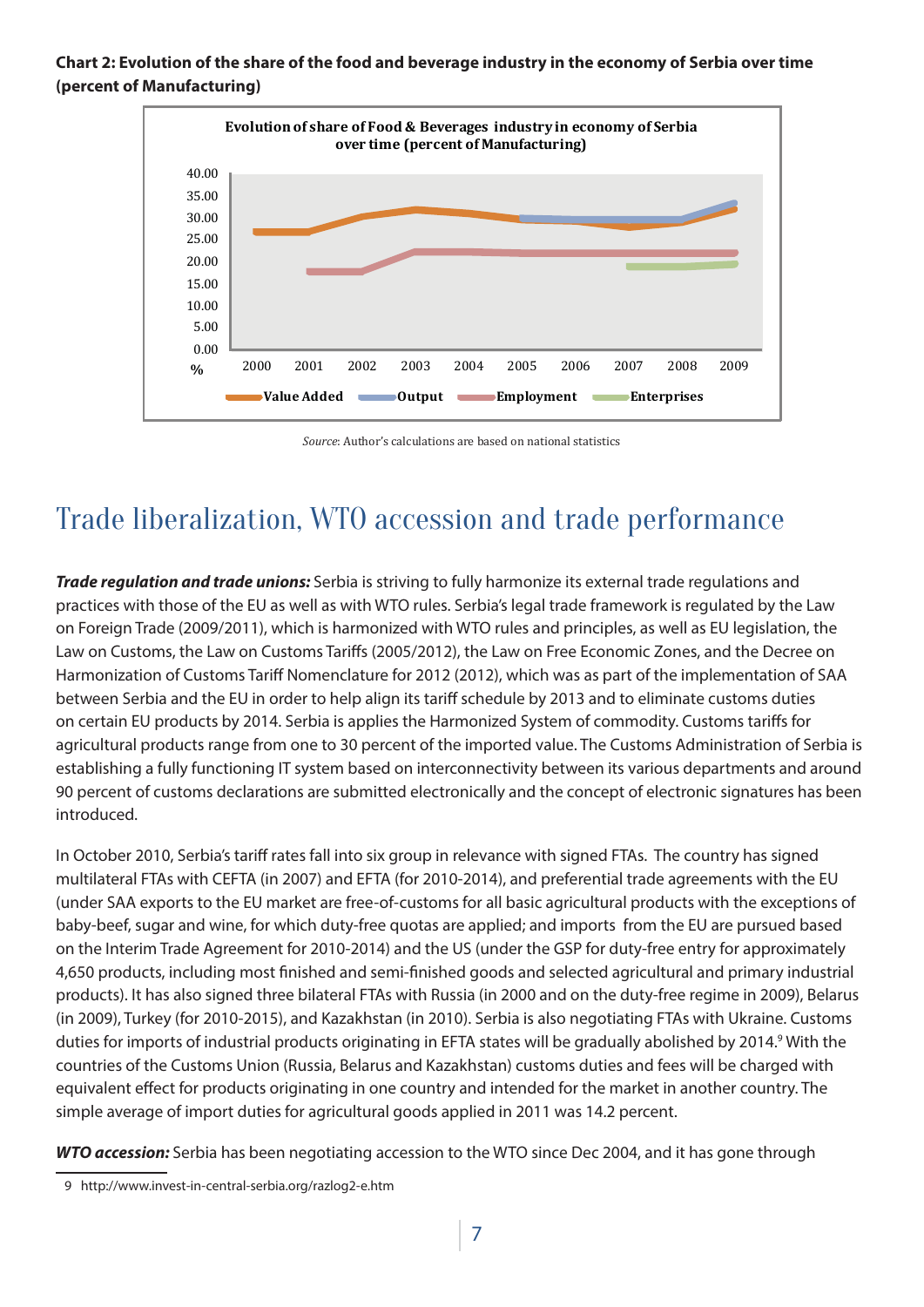various steps of the WTO accession procedure (application, Working Party creation, memorandum of external trade, no export subsidies, 12 meetings, and agreements). Serbia's current WTO status is that of observer. WTO compliance negotiations are in the final stages. Serbia has intensified efforts to implement new legislation to comply with WTO rules and has outlined a few issues yet to be resolved. Bilateral market access negotiations are underway on the basis of revised offers on goods and services. Multilateral work is proceeding on the basis of a sixth revised draft Working Party Report, circulated in 2012. The Working Party met for the twelfth time in March 2012.

**Trade performance:** After a sharp decrease in exports and imports by 24 percent and 30 percent respectively in 2009, in 2011, Serbian trade continued recovering with an increase by 20.2 percent on the value of the exports, reaching US\$ 11.8 billion, and by 20.3 percent on imports, reaching US\$ 20.1 billion. In 2011, Serbia had a trade deficit of US\$ 8.4 billion.

Serbia is a net exporter of agricultural and food products and it is the biggest exporter of foodstuffs in the South Europe sub-region. The trade balance of processed food and beverage commodities has been steadily increasing over time , making for a surplus of US\$ 620 million in 2011. Food and agricultural exports and imports together accounted for 21.4 percent and 5.8 percent of total Serbian merchandise exports and imports respectively in 2011. Processed food and beverage products accounted for US\$ 1.3 billion or 11 percent of total merchandise exports and US\$ 670 million or 3.3 percent of total merchandise imports in 2011 with annual growth of 16.7 percent and 31.8 percent respectively, compared to a negative growth of 13.8 percent in exports and of 34.2 percent in imports in 2009. Per capita food and beverage exports were US\$ 97.30 in 2011.

Both imports and exports of food and beverage products are relatively diversified in Serbia. In 2011, the major share of exports was accounted for by the beverages, spirits and vinegar products group (17 percent, ranking in world exports 47), followed by animal, vegetable fats and oils products (16 percent, ranked 46), and sugars and sugar confectionery products (14 percent, ranked 48). The major share of imports was accounted for by the miscellaneous edible preparations products group (17 percent, ranking in world imports 76); followed by beverages, spirits and vinegar products (12 percent, ranking in world imports 84) and cocoa and cocoa preparation products (11 percent, ranking in world imports 63).<sup>10</sup> The main export-oriented products are: corn, sugar, raspberries, wheat, sunflower oil, apples (fresh), bottled beer and non-alcoholic drinks. Agricultural imports are mostly high-value food items such as: coffee, cigarettes, snacks and palm oil. Despite the effects of the global economic crises, Serbian fruit exports increased by 45 percent in 2011 and are now showing tendency for continuous growth. In 2010 Serbia accounted for more than 55 percent of the entire EU production and around 22 percent of global production of raspberries and it remains the largest exporter of raspberries globally (around 80- 85 percent of raspberry production is intended for export, mainly frozen in bulk).

In 2011, trade in Serbia was relatively diversified across partners in terms of imports, while in terms of exports three major partners accounted for 54.2 percent of total exports.

**Top destinations for food and beverage products:** BiH (25 percent), Montenegro (20 percent), Macedonia (10 percent), Greece (six percent) and Italy (five percent) in 2011;

**Top origins for food and beverage products:** Croatia (9.8 percent), Germany (9.6 percent), Macedonia (eight percent), Italy (7.6 percent) and BiH (six percent) in 2011

<sup>10</sup> ITC (UNCDAT/WTO)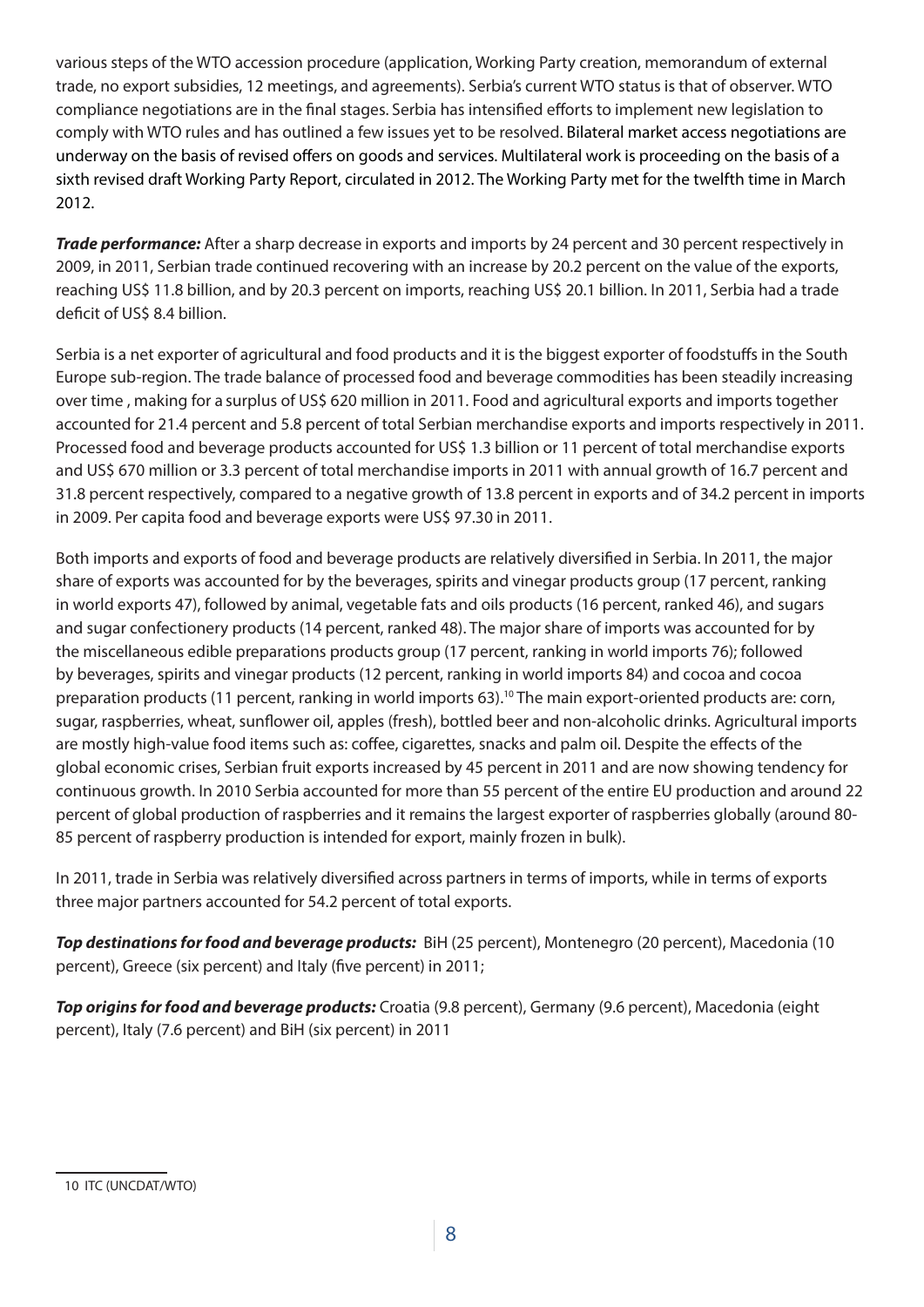



Source: ITC (UNCTAD/WTO): Trade Map online, accessed in October 2012





Source: ITC (UNCTAD/WTO): Trade Map online, accessed in October 2012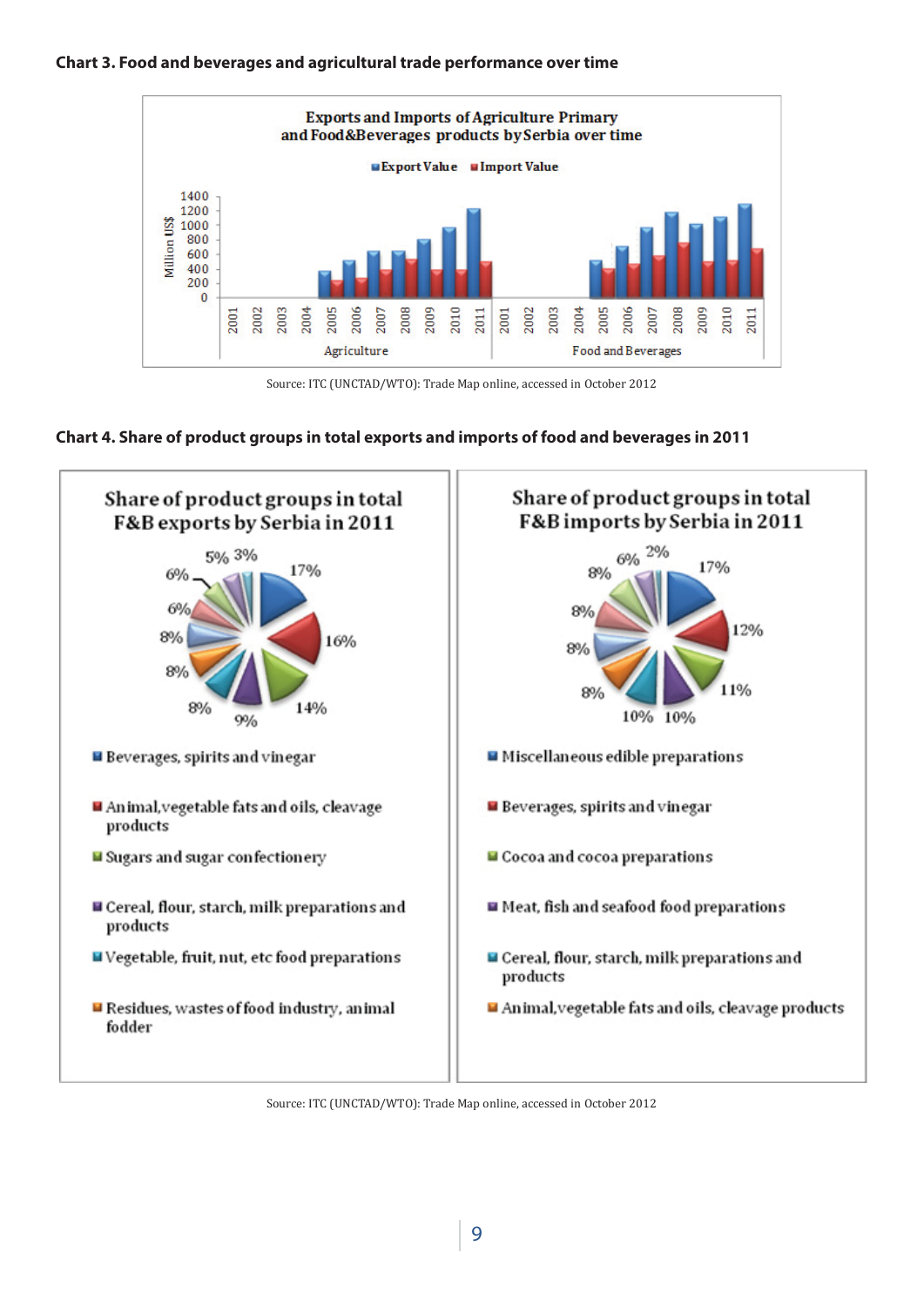#### **Chart 5. Evolution of the top five destinations of exported food and beverage products by Serbia over time**



Source: ITC (UNCTAD/WTO). Data is based on the selected products' groups. Trade Map online, accessed in October 2012

#### **Chart 6. Growth of national supply and international demand for exports of food and beverage products by Serbia in 2011**



Growth of national supply and international demand for export products of Serbia - 2011

Source: ITC (UNCTAD/WTO). Data is based on the selected products' groups. Trade Map online, accessed in October 2012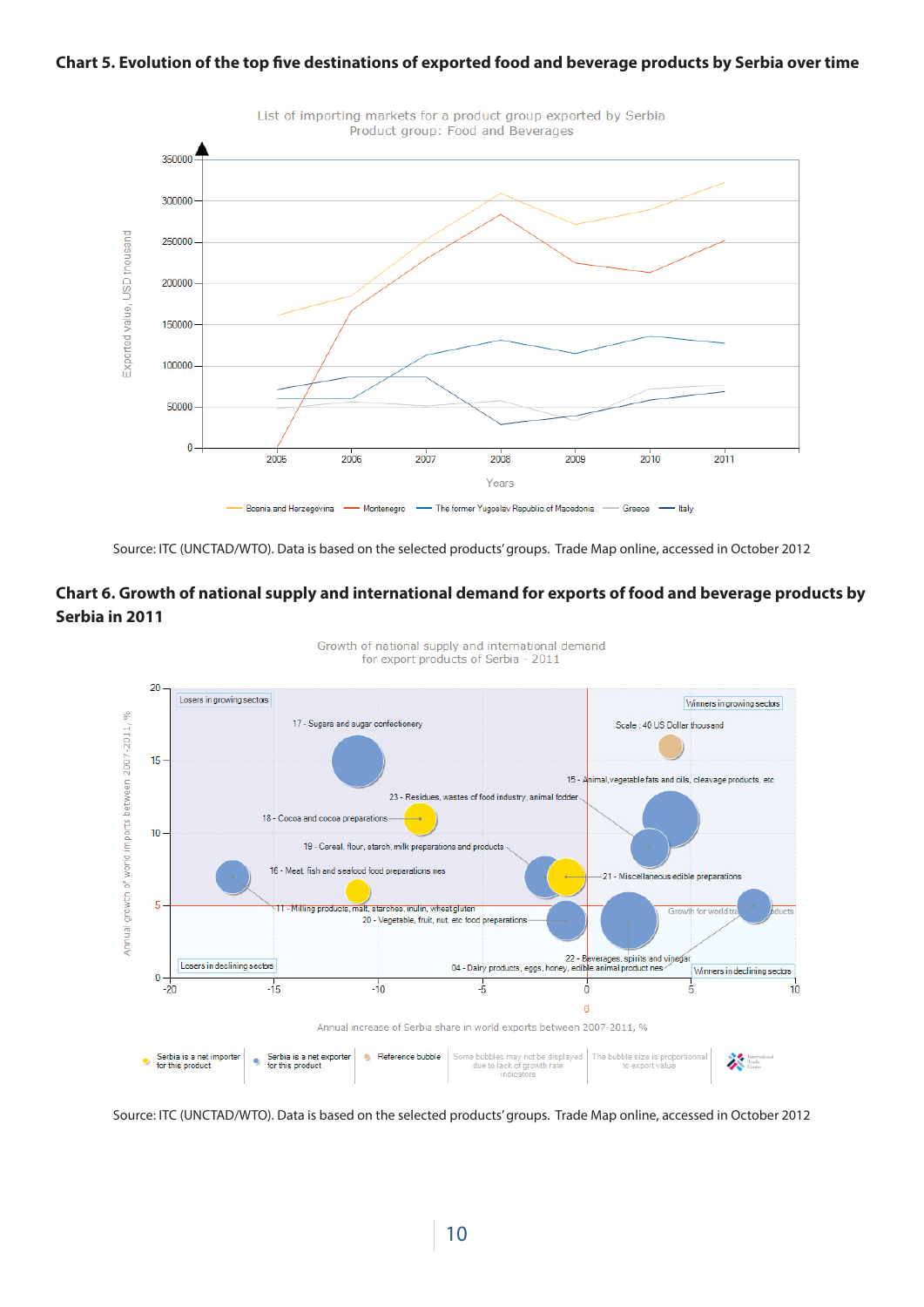## Foreign direct investments

**Strategies, regulations and ranking:** Serbia is open to foreign investment, and the Serbian government continues to prioritize foreign investment. All investors, both foreign and domestic, are guaranteed equal treatment by law. The legal basis for foreign investment in Serbia is provided by the Law on Foreign Investment (2002), the Planning and Construction Act (2003), the Law on Investment Funds (2009), and the new Law on Companies (2011). A package of new laws and amendments adopted in December 2011 regulates the establishment, organization and closure of business entities along with their registration and the procedure followed by the Business Registers Agency. The new legislation is meant to simplify the business environment and to further bring it into line with EU legislation, thereby facilitating business start-ups.

In order to support foreign investors and buyers the Government established the Serbia Investment and Export Promotion Agency (SIEPA) in 2001 and another organization for attracting foreign investments is the Agency for Investment Promotion and Business Support in Central Serbia, which operates within Regional Chamber of Commerce and Industry Kragujevac. For large investors in manufacturing and export-related products a special financial package is available. Serbia encourages foreign participation in the privatization of state-owned or "socially owned" enterprises and non-Serbians have already purchased 174 companies through the privatization process.11

Serbia has concluded investment protection treaties/agreements with 49 countries. There are eight Free Zones currently operating in Serbia.

According to WIR 2012<sup>12</sup>, Serbia was ranked 50 (among 181 economies) by the FDI Inward Attraction Index in 2011, which is a significant improvement compared to 141 in 2000 (among 178 economies). It was also fifth among the top five home transition economies for FDI flows in 2010-2011.

According to an IAB report<sup>13</sup>, Serbia is fully open to foreign capital participation with the only exception being the TV broadcasting industry and the defence sector or areas legally designated as restricted zones although they may acquire minority rights to such investments. It takes eight procedures and 14 days to establish a foreign-owned limited liability company (LLC) in Serbia (Belgrade). Under the Business Registration Law, company registration is in the Serbian Business Registers Agency, which issues the registration number, statistical code, registration certificate, tax identification number, pension fund registration, health fund certificates, and employment registration. Companies in Serbia are free to open and maintain bank accounts in foreign currencies, although they must also have an account in RSD. The minimum capital requirement is RSD 50,000 (~US\$ 670), 50 percent of which must be paid before registration. Foreign companies have the option to lease (for up to 99 years) or buy private land and purchasing public land is no longer legally prohibited and can be leased by auction.

**Foreign direct investments flows:** Since 2001, Serbia has attracted over US\$ 25 billion of inward foreign direct investment. In 2011, FDI inflows to Serbia amounted to US\$ 2.7 billion or six percent of GDP, which is double the 2010 level, but is not as high as the peak FDI inflows reached in 2006. The vast majority of FDI is directed towards the financial sector, which accounted for 16.6 percent of total investments during the period 2001-2011. The agricultural, food and beverage sectors were the second most attractive destination for foreign investments, both in terms of value and number of projects, with shares of 13.9 percent and 12 percent, respectively, since 2001. For the period 2001-2011, the food, beverage and agricultural sectors attracted EUR 2.73 billion<sup>14</sup> of investment.

<sup>11</sup> http://www.state.gov/e/eb/rls/othr/ics/2012/191231.htm

<sup>12</sup> UNCTAD (2012) World Investment Report 2012: Towards a New Generation of Investment Policies, UN Conference on Trade and Development NY and Geneva, Switzerland

<sup>13</sup> IFC/MIGA/WB (2010) Investing Across Borders: Indicators of foreign direct investment regulation in 87 economies. The World Bank Group. Wachington

<sup>14</sup> SIEPA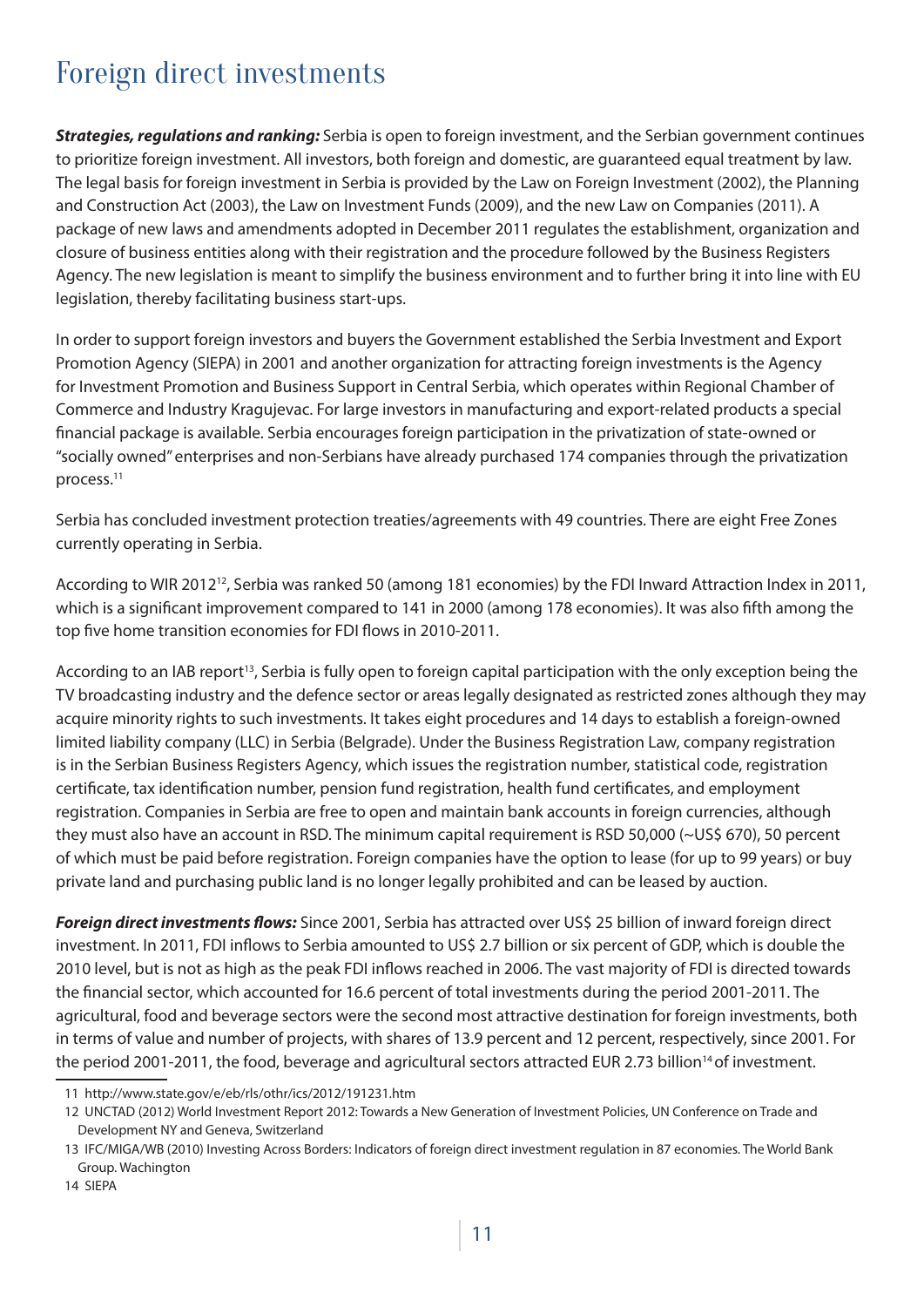During the 2001-2011 period, the major investors to Serbia were from the EU, among whom Austria had the highest share of investments by value (12.9 percent), followed by Italy (11.1 percent), Greece (10.2 percent), and Germany (7.7 percent). Other significant investors were Norway (8.2 percent), the United States (7.2 percent) and the Russian Federation (5.9 percent). For the same period of time Germany was the leader in terms of the number of investment projects, accounting for 16 percent of total FDI inflows. In the food and agriculture sectors the major foreign investors are: Carlsberg (Denmark, EUR 160 million of investments), Heineken (EUR 67 million), Coca Cola, Pepsico (USA), Nestle, Philip Morris, Salford (UK), Mondi Foods (which was the first foreign investment in the Serbian fruit processing industry), NordZucker (Germany), Rauch (Austrian), Ashmore (UK), AB InBev (Belgium), World Food Moscow (Russia, Kazakhstan), Farmina (Italy, EUR4 million); Japan Tobacco International (EUR 100 million).





Source: WBDI; ITC (UNCTAD/WTO); accessed in October 2012

## Food safety, certification and quality Control

**Food safety background and Serbia's membership:** Serbia is a member of the International Organisation of Standardization (ISO) and is a member of the *Codex Alimentarius* Commission. Since 2009, as part of the EU integration process, Serbia has adopted 23 new laws relating to agriculture and food safety, mostly in accordance with the EU *Acquis Communitaire*. Issues surrounding the protection of human health in general and especially from food-borne risks, which come under the SPS Agreement, are dealt with by the Law on Food Safety (2009), the Law on Animal Welfare (2009), the Veterinary Law on (2010/2012), the Law on Health Protection from Infectious Diseases (2004), the *Law on Sanitary* Surveillance (2004), the Law on Veterinary Medicine (2005/10), the Law on Plant Health (2009), the Law on Plant Protection Products (2009), the Law on Consumer Protection (2005) and the Law on Technical Requirements for Products and Conformity Assessment (1990). Requirements for placing dietetic products on the market are provided by the Rulebook on Health and Safety of Dietetic Products (2011). Other important laws for specific foodstuffs are: the Law on Brandy (2009), the Law on Ethanol (2009), the Law on Wine (2009/2012), the Law on Beer (2010), the Law on Organic Production (2010); the Law on GMO (2009) and the Law on Indications of Geographical Origin (2010).

The quality of individual groups of products is subject to specific rulebooks that are in line with EU Regulations; for example: the Rulebook on the quality of minced meat, semi-processed and processed meat products (2012); the Rulebook on the quality of milk products and starter cultures (2010); the Rulebook on the quality of raw milk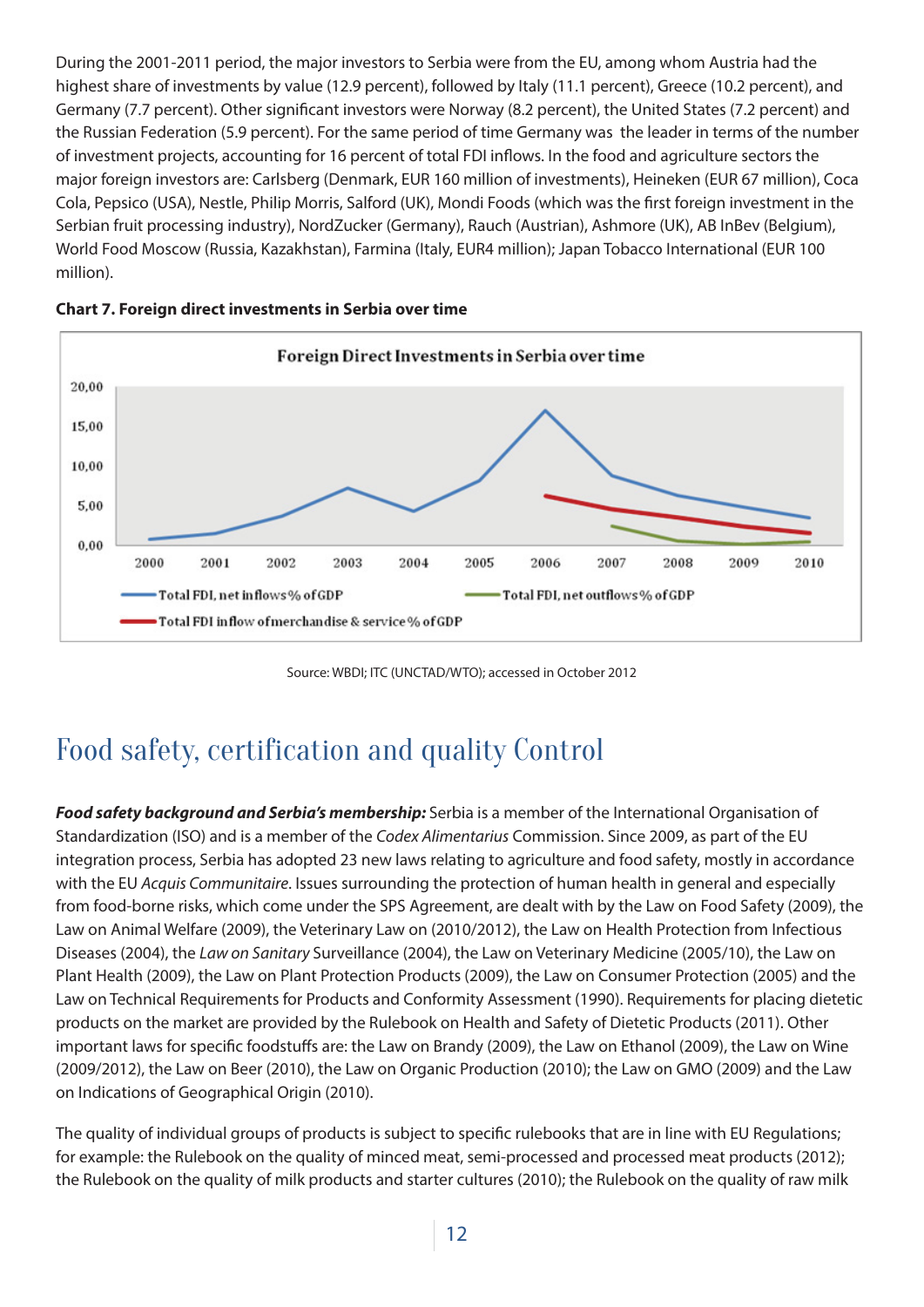(2009); the Rulebook on the quality of honey, honey products and other bee products (2003); the Rulebook on the quality and other requirements for beer (2005); the Rulebook on the quality of raw coffee, coffee products, coffee substitutes and similar products (2012); the Rulebook on the quality of fish, crabs and shellfish (2003/2004); the Rulebook on the quality of fruit, vegetables and mushrooms (2005); the Rulebook on the quality of Sugar (2004); the Rulebook on wine production, wine quality and geographical indications (2011); the Rulebook on the quality of alcoholic drinks (2004/2010); the Rulebook on the quality of fruit juices, fruit concentrates, powder fruit juices, fruit nectars and other related products (2010/2011); and the Rulebook on the quality of non-alcoholic drinks (2006).

**Quality control and certification:** The responsibility for food and feed controls in Serbia is distributed between the Ministry of Agriculture, Forestry and Water Management (the Plant Protection Directorate and the Veterinary Directorate), the Ministry of Health (the Sanitary Inspection) and the Ministry of Internal and External Trade and Telecommunications (the Market Inspection). The Ministry of Agriculture issues import approvals for foods of animal origin, veterinary drugs, seeds, planting materials and pesticides. For other products, permits are not required. The Market Inspectorate is responsible for inspecting food quality at the retail level. The Sanitary Inspectorate is responsible for the safety of novel foods, dietetic products, baby food, diet supplements, additives and drinking water. The Product Safety Council was established and became fully operational as of autumn 2011, comprising representatives of the authorities, chambers of commerce and consumer protection groups.

Sanitary control is carried out inland, and imports may be directed to any border crossing. Most companies with foreign investments or export-oriented products have introduced HACCP, ISO, BRC (British Retail Consortium), Halal, Kosher, or GOST-R, depending on the buyer's demand. Introduction of HACCP certification is supported by the MoA through grants, and over 300 companies had been certified by 2010.

The process of aligning the labelling of foodstuffs with the *acquis* has started. Serbia started participating in the EU Trade Control and Expert System (TRACES) in January 2012. A strategy was adopted for the introduction of a plant passport system, along with a manual for its implementation. The vineyard register was opened in 2012 and three oenological laboratories have been authorised to carry out analyses.

By September 2012, the Institute for Standardisation of Serbia (ISS) had adopted approximately 80 percent of the European standards (ENs) required for membership of the European Committee for Standardization (CEN). The total number of standards applied as national ones stood at 18,294 and the number of CEN standards applied stood at 11,875. The number of withdrawn conflicting Serbian standards was 6,395. The ISS has 250 technical committees and it was certified for information security management systems and for quality management systems to EN ISO standards. The Accreditation Body of Serbia became a full member of the European cooperation for Accreditation (EA) and of the International Laboratory Accreditation Cooperation (ILAC) in 2012, as well as of the International Accreditation Forum (IAF) in 2011. It has received the signatory status of the EA Multilateral Agreement in the fields of testing laboratories, calibration laboratories, medical laboratories, inspection bodies and certification bodies for certifying products.<sup>15</sup>

# Retail, domestic market and international trends

In contrast to other countries of in the South-Western Balkans, the concentration of retail outlets in Serbia has not yet been completed and more than 70 percent of all food products are still sold through small grocery shops, estimated to number some 30,000 throughout the country. In 2010, 31 percent of shoppers claimed that supermarkets were their main shopping destinations and only 10 percent preferred to make their food purchases in hypermarkets.

<sup>15</sup> EC (2012) SERBIA: 2012 PROGRESS REPORT. COMMISSION STAFF WORKING DOCUMENT. Brussels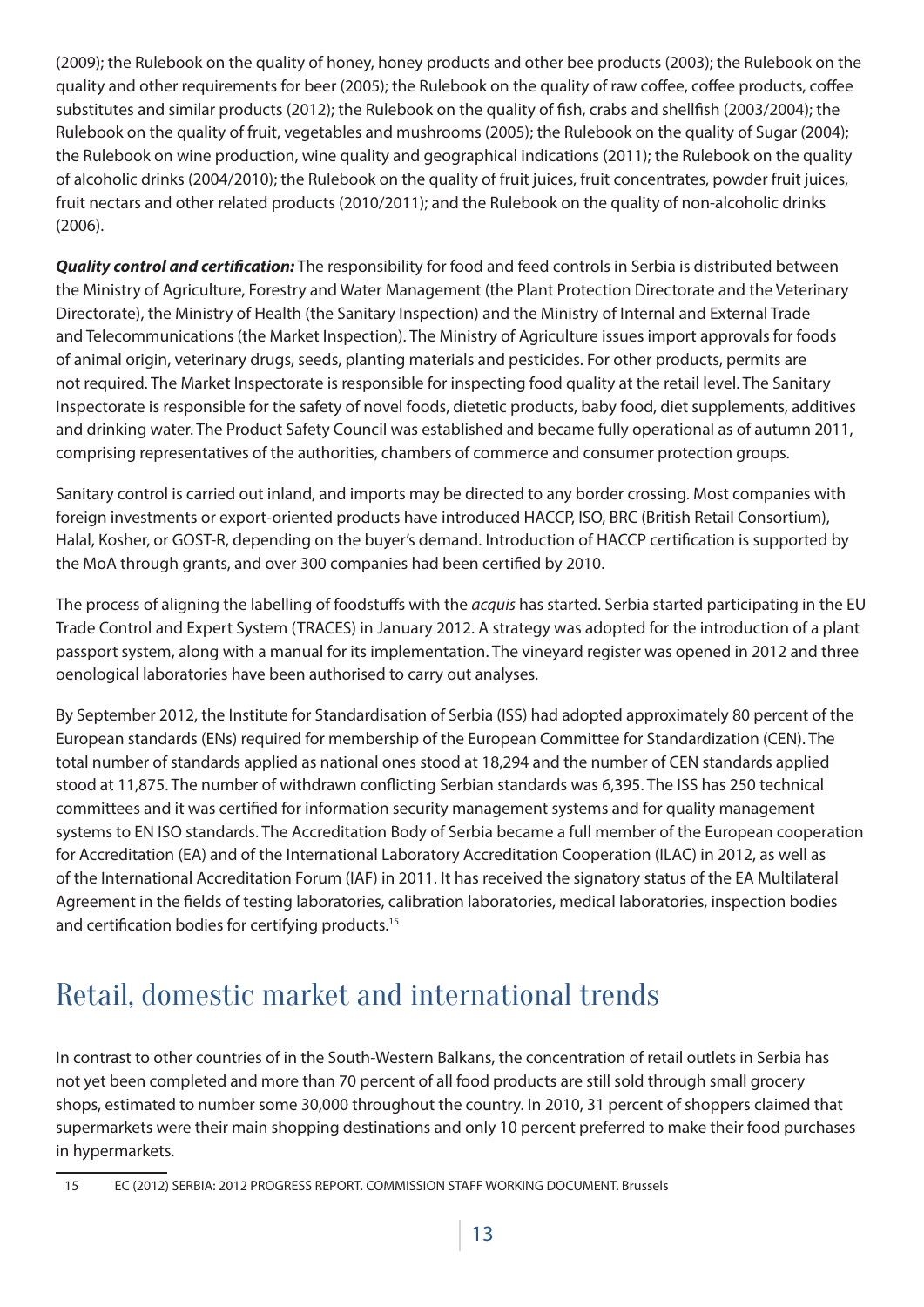However, the mass grocery retail sector in Serbia is expanding on a large scale, confirming the "retail revolution" trend. The sector for retail of food products in Serbia over the last years has been characterized by strengthening positions of the large Serbian players (e.g. Delta, which had operating revenues of EUR 980 million in 2009), and the entrance of large regional players: several international players such as Metro Group (Germany, with six Metro cash-and-carry stores and a turnover of over EUR 215 million in 2009, current investments is EUR 100 million), Mercator (Slovenia, with registered operating revenues of EUR 440 million in 2009), Konzum (Croatia, with operating revenues of EUR 360 million in 2009), and Univerexport (Serbia, with 30 retail stores, five wholesale stores and three subsidiary companies; with EUR 143 million revenues in 2009).<sup>16</sup>

### Business environment and competitiveness

**SME development:** According to the OECD SME Policy Index assessment 2012<sup>17</sup>, Serbia has significantly restructured its SME policy, adding a regional development element by transforming its national SME agency into a regional development agency and has merged its Development Fund and Guarantee Fund to provide credit guarantee schemes and public start-up funding. Serbia has formed good skills policy partnerships: the Chamber of Commerce was closely involved in developing Serbia's entrepreneurial learning strategy through the Council for Entrepreneurial Learning, and a number of organisations are tracking the manpower requirements of small businesses. Its innovation strategy is among the most advanced in the region. SMEs accounted for 98.8 percent of all registered entities and for 65.9 percent of employment; the share of added value added contributed by SMEs is 56.3 percent. MSMEs are an engine of the economy accounting for 85.6 percent of micro-scale enterprises and 13.9 percent of SMEs of total number of enterprises and 56.4 percent of manufacturing employees, generating about 15 percent of GDP and 14.1 percent of gross value added in 2009.

**Business environment:** According to the Doing Business Report<sup>18</sup>, Serbia is one of the top 10 most improved economies across three or more areas measured by *Doing Business* in 2011/2012. Through business reforms, Serbia has made it significantly easier to start a business by eliminating the paid-in minimum capital requirement; it has made it easier to enforce contracts by introducing a private bailiff system; it has made it easier to register property by making transferring property quicker by means of offering an expedited option; and it has made resolving insolvency easier by adopting a public electronic registry for injunctions and expediting service of process.

The economy was ranked 86 (out of 185 economies) in 2012 (4 points down compared to 2010 but 6 points up compared to 2006). Trading across the borders is ranked at 94, paying taxes at 149, protecting investors at 82, getting credit at 40, registering property at 41 and starting a business at 42. Serbia was named among the 29 economies with the most improved insolvency regimes in 2010/11. It achieved this status by adopting legislation introducing professional requirements for insolvency administrators and regulating their compensation. However, the country is still one of the 10 most difficult in which to deal with construction permits and paying taxes.

**Tax relief:** According to a PwC report<sup>19</sup>, Serbia is one of the ten countries globally in which paying taxes is slowest. However, Serbia has one of the lowest corporate income tax rates in the CEE-CIS region (10 percent). The general VAT rate is 18 percent and an eight percent rate applies to a limited range of basic food products and some services. As of 1 October 2012, Serbia increased its VAT rate from 18 percent to 20 percent on non-essential products. The VAT rate on essential agricultural and food products (e.g. bread, flour, milk and dairy products, sugar, edible oil from sunflower, corn, soya, rape seed, olives, animal or plant origin fat, honey, frozen, processed, fresh

<sup>16</sup> GFA Consulting Group (2010) Food Industry Study in Southeast Europe. Final Report. GFA Consulting Group GmbH

<sup>17</sup> OECD (2012) Western Balkans and Turkey 2012. Progress in the implementation of the small business act in Europe. SME Policy Index. Supported by EC, ETF, EBRD, CEI.

<sup>18</sup> WB/IFC (2012) Doing Business 2013: Smarter Regulations for Small and Medium-size Enterprises. 10th edition. Washington, USA

<sup>19</sup> PwC (2012) Paying Taxes 2012. The Global Picture, PriceWaterHouseCoopers supported by WB and IFC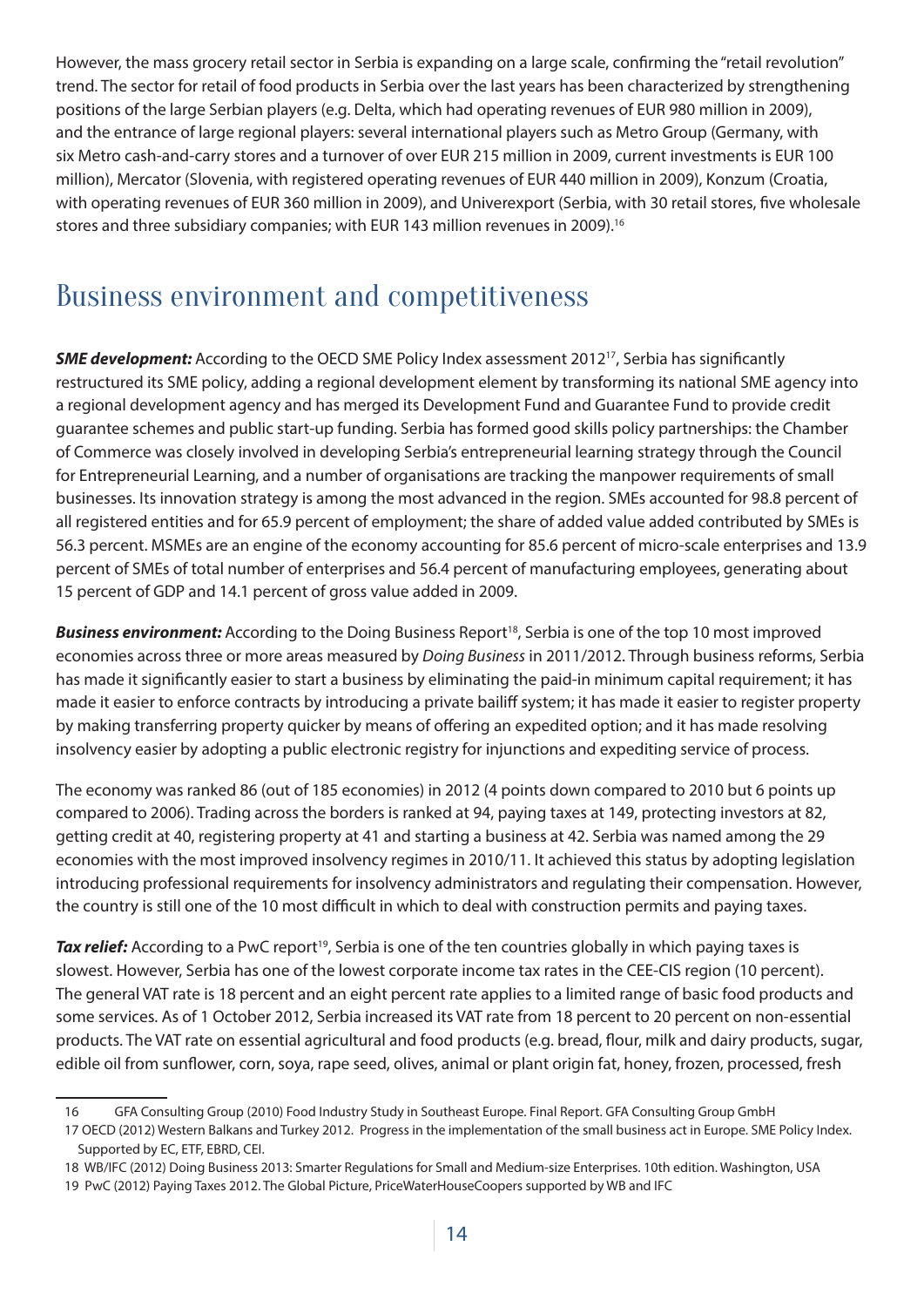fruits and vegetables, meat and meat products, fish, eggs, grains, oilseeds, sugar beet, seeds, planting material, cattle feed, pesticides and fertilizers) remained at eight percent.<sup>20</sup>

The country has undertaken various incentives for investments in fixed assets and investments in underdeveloped areas, but undeveloped transfer pricing regulations and practices as well as limited foreign exchange regulations are prevalent. Serbia has one of Europe's lowest Corporate Income Tax rates (10 percent) and it provides a 10-year CIT holiday for investments of over EUR 8 million that generate at least 100 new jobs, and a five-year CIT holiday for small-scale investments in underdeveloped regions. Imports of manufacturing equipment and raw materials are customs duty free.

As of 2012 Serbia is also a party to 47 double tax treaties.

**Research and development:** According to the EC report on progress accession, some progress has been made regarding research and innovation policy in Serbia. Serbia has taken actions to stimulate innovation and strengthen its research infrastructure. However, public investment in research remains at 0.5 percent of GDP, below the national target, and the number of researchers has not increased.

**Competitiveness***:* According to the Global Competitiveness Report 2012-2013 Serbia is at the stage 2 of development (efficiency driven); it got 95 overall Global Competitiveness Index among 144 economies (96 in 2010-2011 among 139 countries). Serbia is ranked only 111 for Innovation, 132 for Business sophistication factors, and 119 (score 3.3) for agricultural policy costs<sup>21</sup>. The five biggest barriers to doing business in Serbia are: inefficient government bureaucracy, corruption, access to financing, foreign currency regulations, and tax rates

# Ranking Serbia

#### **Doing Business Indicators Ranking in 2012 Agribusiness Indicators Values in 2012**



Source: Author's estimations and calculations; WB/IFC Doing Business Rankings online, accessed in October 2012

<sup>20</sup> USDA (2012) Serbia: Food and Agricultural Import Regulations and Standards – Narrative. GAIN Report

<sup>21</sup> Agricultural policy costs: How would you assess the agricultural policy in your country?  $[1 =$  excessively burdensome for the economy:

<sup>7 =</sup> balances the interests of taxpayers, consumers, and producers] | 2011–12 weighted average